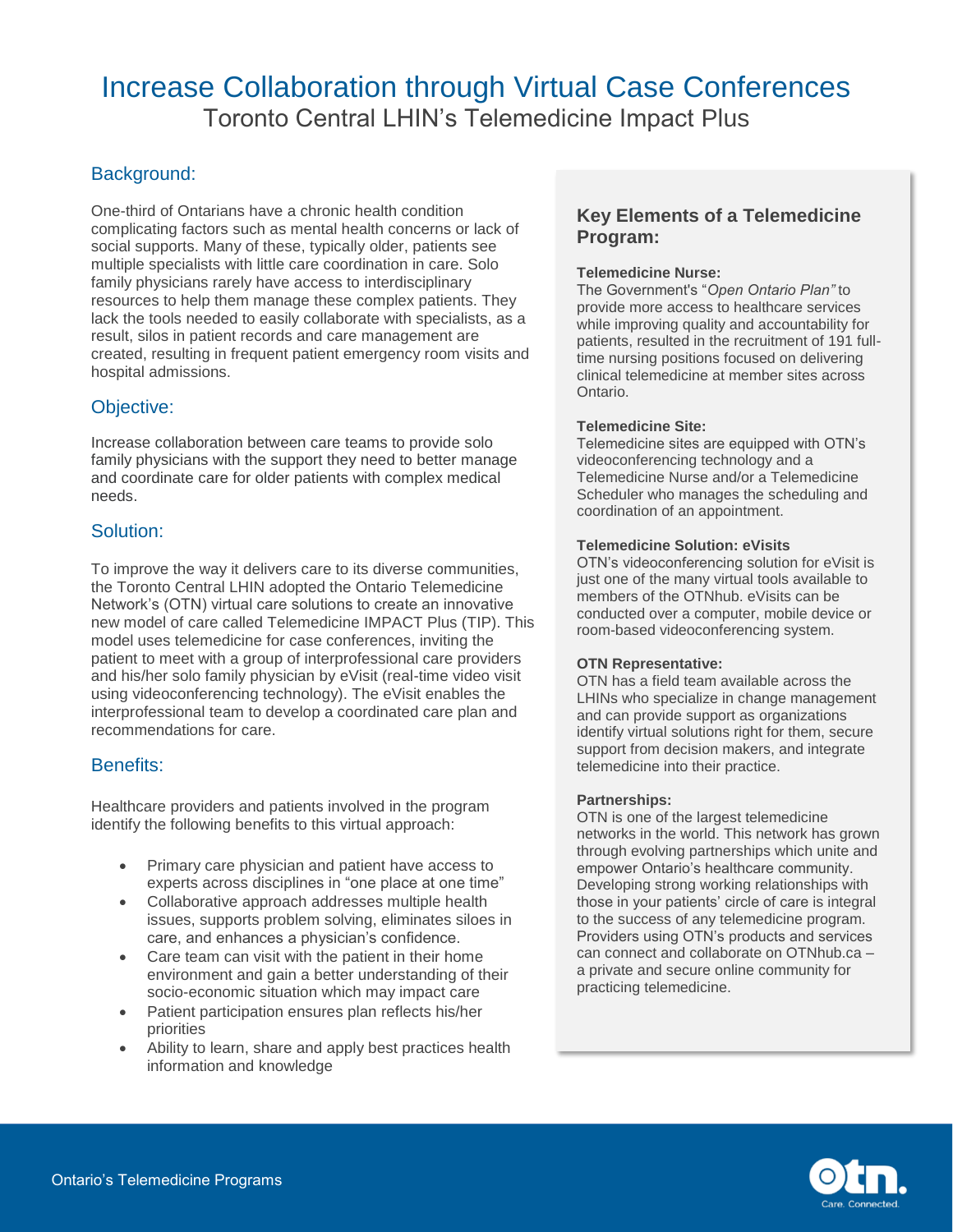## Patient Population:

The TIP model targets patients who:

- have a primary care physician
- are aged 65 and older;
- have three or more chronic conditions:
- take at least five medications;
- have a minimum of one activity of daily living (ADL) limitation
- are not homebound or institutionalized

Furthermore, these patients and/or their caregivers must be willing and able to be actively involved in team discussion, and must be motivated to take action to improve the patient's health status. The patient must also be emotionally/cognitively/socially equipped to do so.

## Patient Journey:

#### **Without Telemedicine**

- 1. Patient sees family physician for multiple chronic conditions
- 2. Patient is referred to specialists
- 3. Specialists recommend different treatment plans, which may or may not complement each other
- 4. Family physician lacks the information needed to stay up-to-date on patient care
- 5. Patient may be asked to attend an in-person case conference with physician and specialists, however patient may or may not show up due to time and travel involved
- 6. Patients go to ER often for care as they are unsure which healthcare provider to see for which condition

### **With Telemedicine**

- 1. Appropriate patients are identified based on program criteria
- 2. TIP nurse is engaged to introduce the patient and their family physician to the TIP program
- 3. Nurse coordinates a case conference and contacts the most appropriate care providers to create the patient's interprofessional care team
- 4. The one-hour case conference via OTN's videoconference service is conducted with the patient in their home
- 5. The nurse engages the patient in the conversation, while each healthcare provider takes turns asking questions and consulting one another
- 6. Recommendations are made by the care team to the family physician as well as options and approaches venues not yet investigated for the patient.

## How it works:

- 1. The facilitator for the Telemedicine IMPACT PLUS model (TIP), a Registered Nurse, uses in-depth knowledge, education skills, research and clinical expertise to identify patients with complex co-morbid conditions as part of Ontario's Health Links initiative.
- 2. Once a patient is identified and accepted into the program, patients receive a home visit from a TIP Telemedicine Nurse who schedules a case conference via eVisit.
- 3. The case conference takes place from the family physician's office or patient's home where the Telemedicine Nurse, patient and family physician are linked to the interdisciplinary team (often gathered in a hospital telemedicine suite) using a laptop and OTN's personal computer videoconferencing technology.

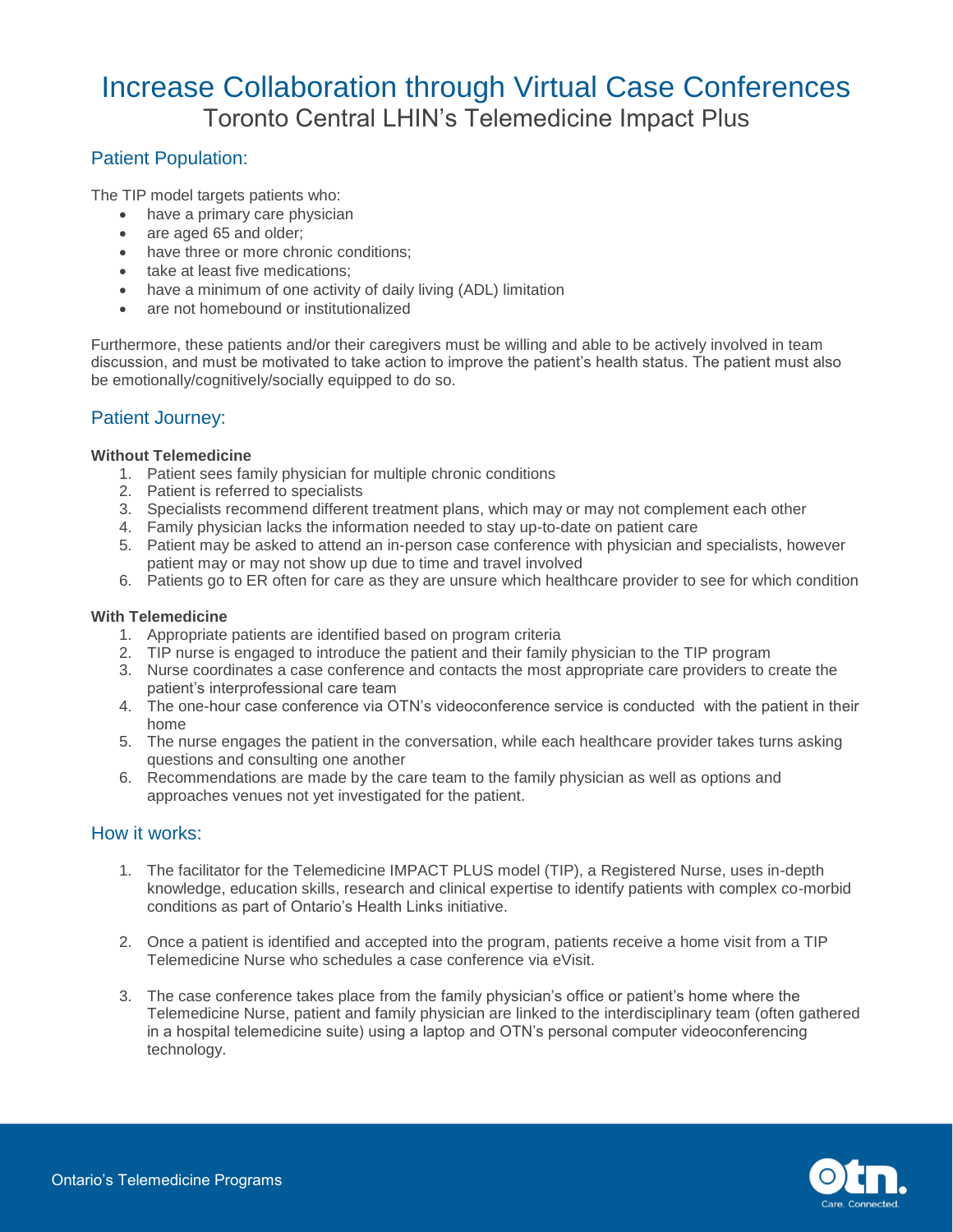## Resources:

#### **Human Resources**

The Toronto Central LHIN makes use of LHIN-funded Telemedicine Nurses in its region to schedule and coordinate telemedicine events. There is also a Project Manager assigned to champion the program among physician.

### **Technology**

TIP leverages OTN's videoconferencing solution for eVisits. Nurses visiting the patients in the home are equipped with a laptop and videoconferencing peripherals (i.e. camera, microphone).

### **Funding**

This is a LHIN-funded program. The Toronto Central LHIN leverages existing resources, including LHIN-funded Telemedicine Nurses, to execute this program. Physicians can also bill OHIP for telemedicine services.

#### **Change Management/Training**

In this instance, OTN worked with the Toronto Central LHIN to identify the opportunity for virtual care, obtain buy-in from physicians and allied health professionals, and implement virtual process seamlessly and securely.

## Implementation

This new model of care is made possible with OTN's videoconferencing service for case conferences. OTN offers a variety of training and learning services to help care providers seamlessly integrate telemedicine tools into their day-to-day practice.

Dr. Pauline Pariser, a family physician and Project Lead for TIP, provides the following advice for organizations considering a virtual care solution:

**Start small.**

Identify your early adopters and have them trial it. Ensure you have the necessary financial and infrastructure support. "You can't go it alone," says Dr. Pariser. "You need institutional backing."

**Identify a strong leader.**

"You need a lead who will stay with it. Someone from the primary sector who sees the 'value add' and is willing to pilot it."

- **Put in place strong project management** This will help troubleshoot issues and keep up the momentum. OTN recommends appointed a business lead to a telemedicine program.
- **Identify key staff roles**.

TIP's Telemedicine Nurse provides the critical link between the patient, family physician and interprofessional team, coordinating the case conference and follow-up.

**Leverage OTN's expertise**.

TIP worked with OTN to troubleshoot a variety of issues, from billing to technology "It's iterative," says Dr. Pariser. "You need an organization willing to work with you."

**Be willing to think outside the box**.

"You have to have a vision if you have complex patients," says Dr. Pariser. "Solutions have to be multifaceted and you have to be willing to step out of standard care models."